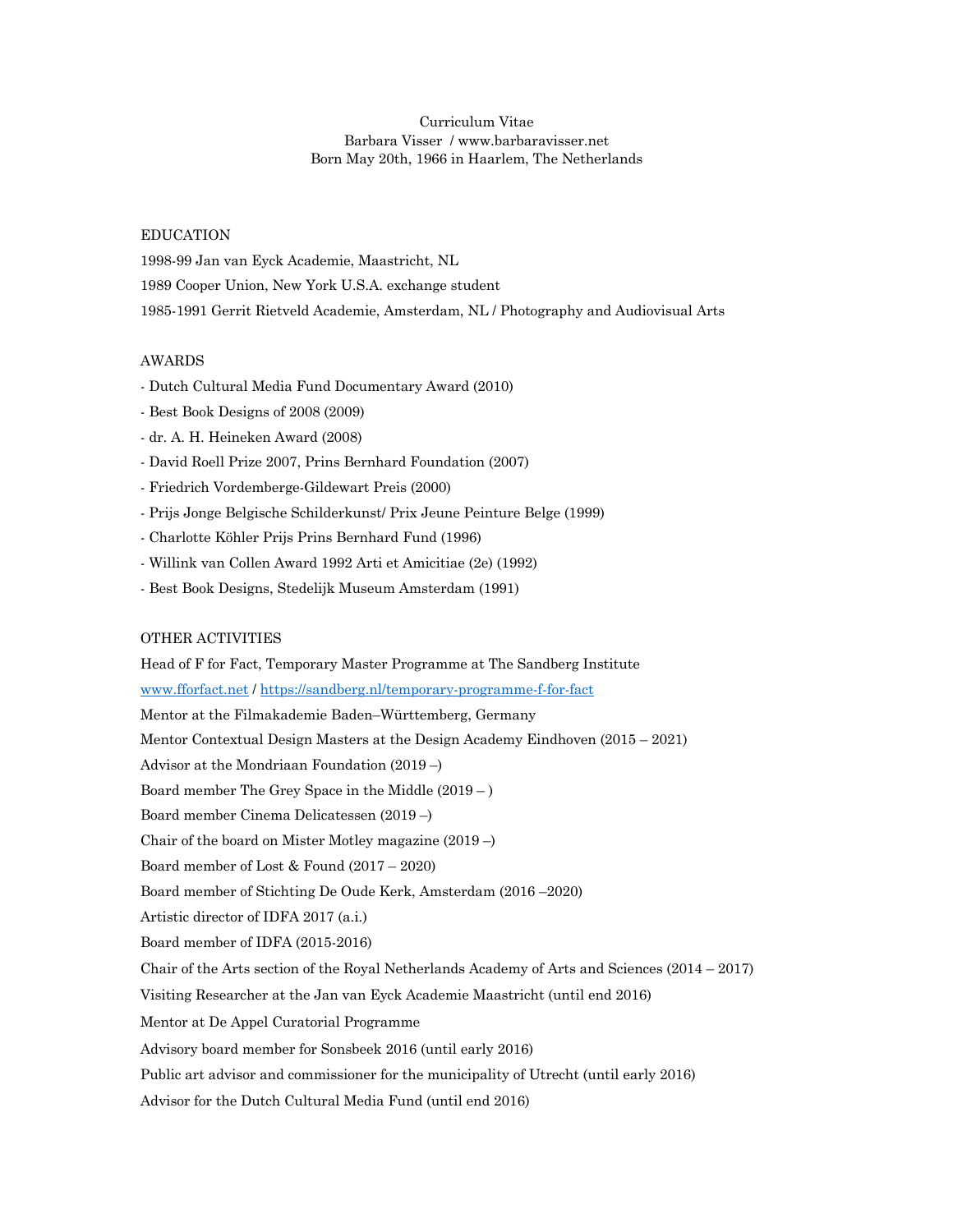### EXHIBITIONS AND PROJECTS (SELECTION)

2021 SALON HANG KUNSTVEREIN AMSTERDAM UHF Straight to video Fest, Antwerp, B RIETVELD AND AFTER, Travelling group show

2020

WEST DEN HAAG, TEXT "Indefinite Time" for publication Art & Crisis Royal Netherlands Academy of Arts and Sciences chair tracé Kunst & Onderwijs THE GLASS DELUSION: PROLOGUE, short film (in progress)

2019

SALON HANG, Kunstverein, Amsterdam MONUMENT FOR ALETTA JACOBS, commissioned proposal Hofvijver, The Hague TEXT FOR MAGAZINE "C" – Monumental Voice, Aletta Jacobs HAARLEMSE HELDEN. ANDERE MEESTERS, Frans Hals Museum, Haarlem THE ORIGIN OF SPECIES. 1990s DNA, MO Vilnius, Lithuania FAKE NEWS, Haifa Museum of Art, Haifa, Israël VERSCHIJNEN/ VERDWIJNEN, DordtYart, Dordrecht THE END OF FEAR screenings: Salem Filmfest, Salem, USA Master of Art Filmfestival competition, Sofia, Bulgarije

2018

MIDDLE GATE II, The Story of Dimpna, M HKA and De Werft, Geel (B) TUBOLOGIE 21th of April to the 30th of December 2018, Frac of Dunkerque, F HEINEKENPRIJZEN EXHIBITION, Van Abbemuseum Eindhoven, summer 2018 THE END OF FEAR, selected for: IFFR 2018 – Rotterdam, Nederland, worldpremière CPH:DOX Festival 2018 – competition Copenhagen, Denmark Docaviv 2018 – Tel Aviv, Israël Docfest 2018 – München, Germany Hotdocs 2018 – Toronto, Canada DOK Leipzig 2018 – Leipzig, Germany Openingsfilm Panorama Europe 2018 – New York, USA New Horizons Wroclaw, Poland Open City Docs 2018 – London, UK Doku.Arts 2018 – Berlijn, Germany Brussels Art Film Festival 2018 – Brussels, Belgium Lo schermo dell'arte 2018 – Florence, Italy Rencontres Internationales du Documentaire de Montréal – Canada Antenna Documentary Film Festival 2018 – Sydney, Australia Uitzending VPRO - NPO2 30 mei 2018 Nederlands Film Festival 2018 – Utrecht, Netherlands Dokfest – Kassel, Germany

# 2017

I'M A NATIVE FOREIGNER, Stedelijk Museum Amsterdam ON SPEAKING TERMS, NEST, Den Haag

### 2016

FRAC NORD-PAS DE CALAIS Les Objects Domestiquent, Dunkerque, F BEELDBEPALERS, Stand Up Research at De Balie , Amsterdam Production of film: The End of Fear

2015

MANUAL/2: My Experimental History, Kunstraum, London, UK SALON HANG, Kunstverein, Amsterdam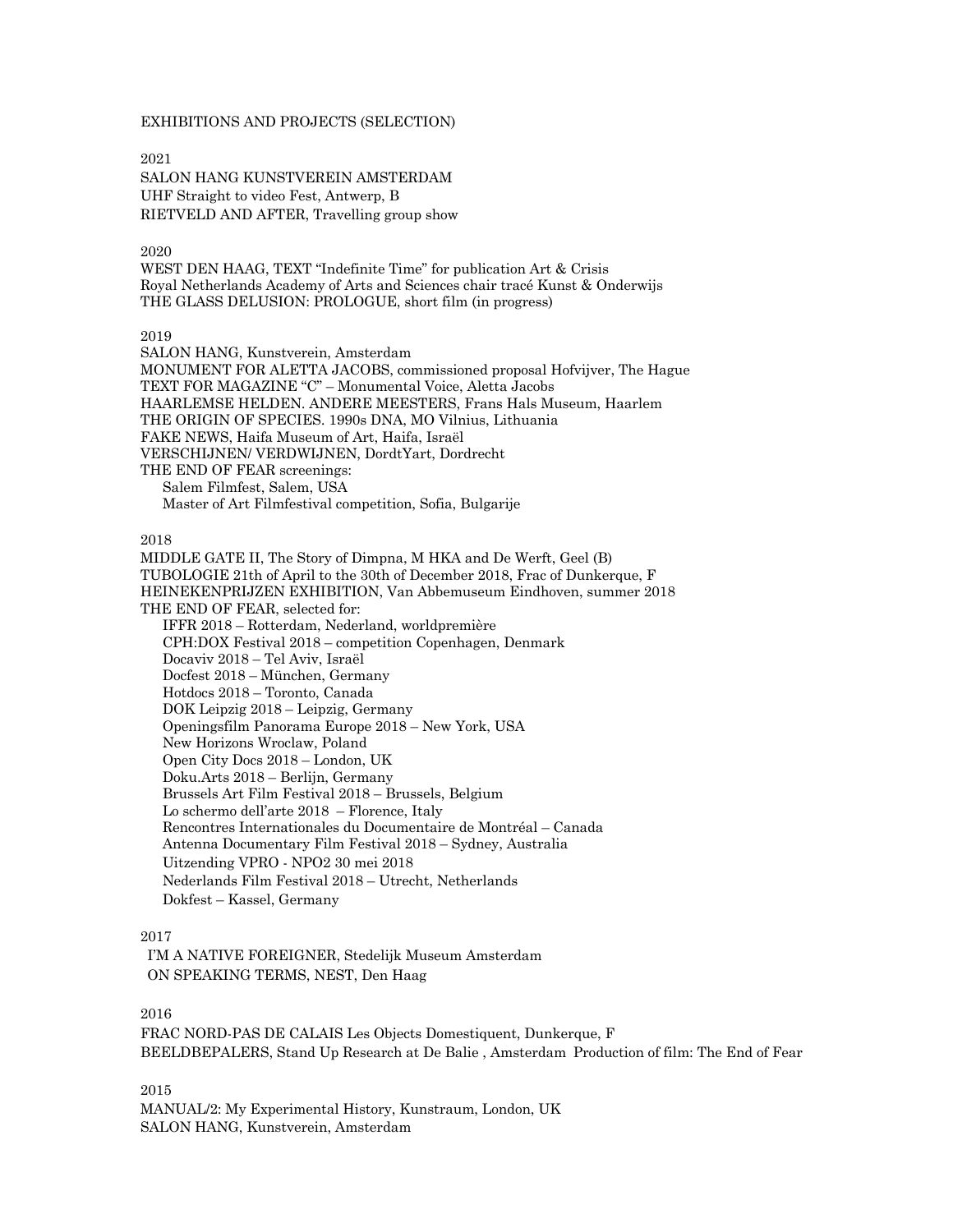SCREENING OF HERBARIUM at various locations in Poland THE END OF SITTING 1:1 Chicago Architecture Biennale USA

2014

THE END OF SITTING, ism RAAAF, Looiersgracht 60, Amsterdam METAMODERN, Krannert Art Museum (KAM) Champain, Ill, USA THE PEACOCK, Grazer Kunstverein, Graz SHE DEVIL 6, Studio Stefania Miscetti, Rome, I RENCONTRES INTERNATIONALES, filmfestival Paris, F BLUEPRINT, Kunsthal Kade, Amersfoort BEELDSPOOR, Rotterdamse Schouwburg

2013

IMAGINE SCIENCE FILM FESTIVAL, New York, NY, USA LE FUTUR COMMENCE ICI, Frac Nord-Pas de Calais, F (T)HERE, Bonnenfantenmuseum, Maastricht WERKLEITZ FESTIVAL, UTOPIEN VERMEIDEN, Halle, Duitsland SLUIZEN, MOSKOU BIENNALE, MOSKOU, The State Central Museum of Contemporary History of Russia ARTIFICIAL AMSTERDAM, De Appel, Amsterdam (RE)SOURCE, BEELDEN OP DE BERG, Arboretum Wageningen BOURGEOIS LEFTOVERS, CP show, De Appel, Amsterdam INTERNATIONALES FRAUENFILMFESTIVAL Dortmund/Köln, D / 9-14 April PHYSICAL AND VIRTUAL BODIES MMK Arnhem/ 16/2 - 21/4 SOUVENIR 3, 38CC Delft 16/2 – 14/4

2012

C.K. screening at IDFA, Amsterdam, 15/11 – 25/11 C.K. at Nederlands Film Festival 25/9 – 4/10 ETERNAL RETURN, Smart Project Space /NASA, group show 3/11 – 30/12 PEOPLE CAN ONLY DEAL WITH THE FANTASY WHEN THEY ARE READY FOR IT. De Paviljoens

2001-2012, 2/12 – 30/6/13

DESTRØY DESIGN – Modern Living, Coll. du FRAC Nord-Pas de Calais , Taipei Fine Arts Museum Taiwan

C.K. film (55'), broadacsted by the VPRO television on March 1st 2012,

DOUBLE FEATURES, solo exhibition at Objectif Exhibitions Antwerp, B THE AVANT GARDE: SPECTERS OF THE NINETIES, Marres, Maastricht2011

RITUALS OF THE ART WORLD, Ludlow 38, Goethe Institute, New York, USA

OUT OF STORAGE, works from the FRAC collection, Marres in the Sphinx Factory, Maastricht

FOOL ME TWICE, Light Projects, Auckland, NZ Experimenta Design Lisbon, P

ART BIENNALE VENEZIA Dutch Pavillion entry, collaboration with Event Architecture, Maureen Mooren, Joke Robaard, Johannes Schwartz, Yannis Kyriakides,Venice, It A SYMMETRICAL STUDY solo at Objectif Exhibitions, Antwerp, B

2010

ARE YOU READY FOR TV? MACBA, Barcelona, Spain ARCHITECTURE BIENNALE VENEZIA, Dutch Pavillion, artistic team JURYMEMBER Prijs voor de Jonge Kunstkritiek, initiated by De Appel and Fonds Bkvb IDFA Scenario Workshop competition May – Nov 2010 MONUMENTALISME, proposal for municipal acquistitions, Stedelijk Museum Amsterdam DESTRØY DESIGN, Mudac Lausanne, CH, From the collection of Frac Nord- Pas de Calais

2009 JURYMEMBER Prix de Rome Visual Art, The Netherlands PLAYGROUND, STUK Leuven, Belgium RIETVELD ARSENALE, June 4 – July 19th, Venice, IT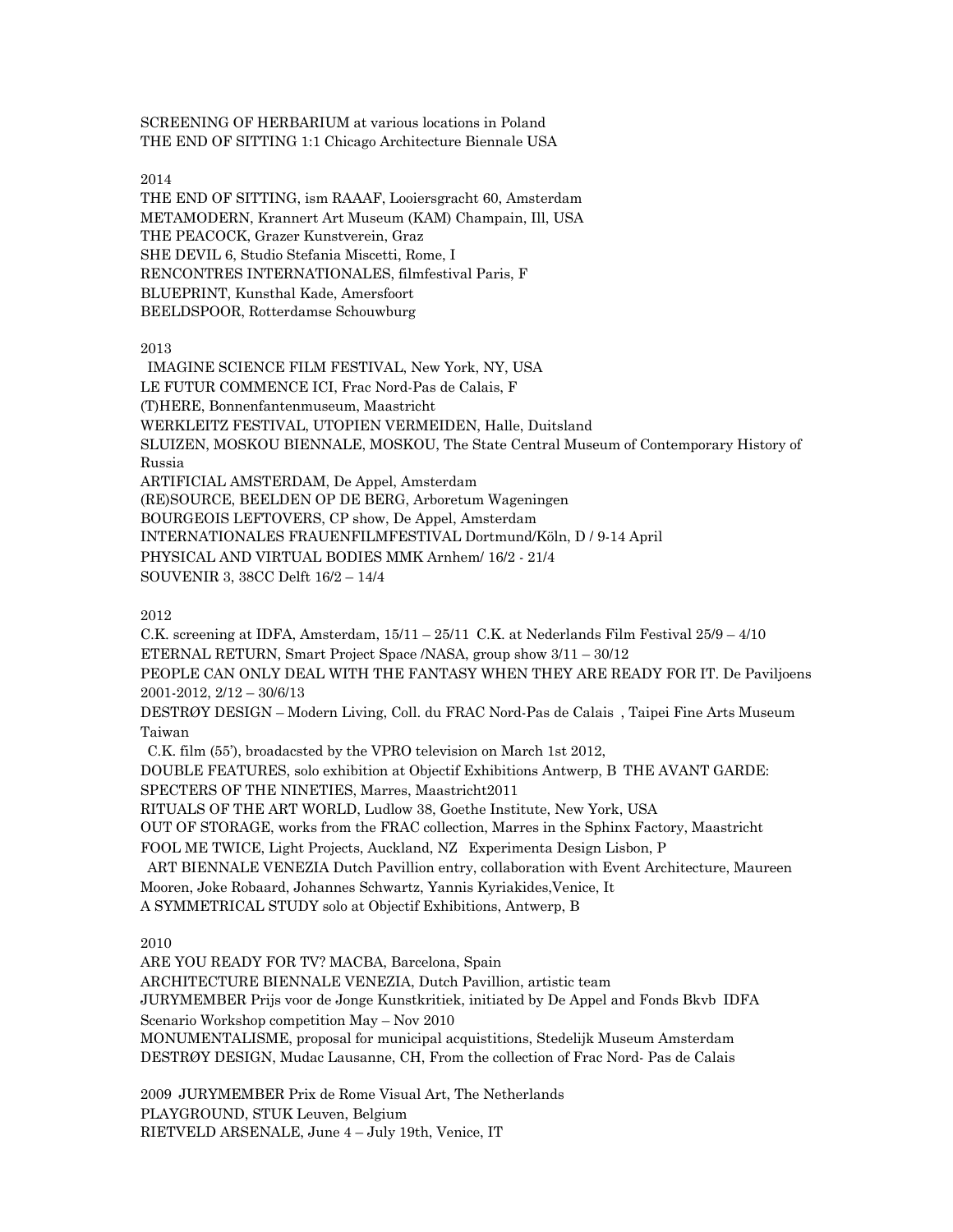HOLLAND MANIA Stedelijk Museum De Lakenhal, Leiden BEST VERZORGDE BOEKEN 2008, The Complete Incomplete Series, 2007 – 1987, UvA, A'dam TRANSLATION PARADOXES AND MISUNDERSTANDINGS 3, Shedhalle, Zürich, CH TWILIGHT ZONE Art Hits Design, Kunst Raum Niederösterreich, Vienna, A SUPERSTORIES, Triennale Hasselt, Belgium THE GRAND ILLUSION, Cultural Gallery of the National theatre, Taipei, Taiwan

2008

DECOLLECTING 4, from the coll. Of Frac Nord-pas de Calais, De Garage, Mechelen COVER=reencenação+repetição Museu de Arte Moderna de São Paulo, Brazil, 2008 FORMER FUTURES 2 solo at Annet Gelink Gallery, Amsterdam MAAK ONS LAND, Netherlands Architecture Institute Nai, Rotterdam MANIFESTA 7, Trento, Italy MULTIKINO, Tranzitdisplay Gallery, Prague, CZ PLACES OF LIFE, MEMORIES AND FANTASIES OF ROOTS, Centre d'art Contemporain Meymac, France TOEKENNING 036, DE MACHT VAN HET MEDIUM , Fonds Bkvb, Amsterdam DECOLLECTING, Frac Nord-Pas de Calais, F MIMETISME, Extra City, Antwerp, Belgium DOUBLE AGENT, ICA, London, GB CUVEE BIENNALE, Linz, Austria STATE ALPHA, On the Architecture of Sleep, Nai Maastricht, collaboration with Chris Kabel

2007

SPACE FOR YOUR FUTURE, MOT Tokyo, J PLUS, Laureates of the Friedrich-Vordemberge Gildewart Prize, Wiesbaden, D MYSTIC TRUTHS, Auckland Art Gallery, Auckland, NZ HABITAT/ VARIATIONS, Batiment d'Art Contemporain, Geneva, CH and Madrid, SP THE DISCOVERY OF SLOWNESS, KW14, Den Bosch, NL, & The National Centre of Photography of the Russian Federation, Sint Petersburg, RUS CONSTRUCTION TIME AGAIN, Lisson Gallery, London, GB TWENTYTWOTHOUSANDFIVEHUNDRED, DE COLLECTIE ALMERE, Museum De Paviljoens, Almere HOW TO LIVE TOGETHER/ SELECTION OF THE 27th Bienal de Sao Paulo, Museo de Arte Contemporáneo, Santiago de Chile, CHILI

2006

VERTAALDE WERKEN/ TRANSLATED WORKS, 1990 - 2006, Museum De Paviljoens, Almere TRANSFORMATION HOUSE, selected proposal for house in Leidsche Rijn HOW TO LIVE TOGETHER, 27th Biennial of São Paulo, Brazil I (ICH) / PERFORMATIVE ONTOLOGY, Secession, Vienna

2005

PURSUIT OF HAPPINESS, Leidsche Rijn, Utrecht. HUMAN RIGHTS MONUMENT, winning proposal, Dordrecht IN THIS COLONY, Kunstfort Vijfhuizen FUNKY LESSONS, Bawag Contemporary, Vienna, A LIFE, ONCE MORE, Witte de With, Rotterdam H x B x D = De Rabo Kunstcollectie, GEM Den Haag, The Hague MEDIASCAPES, Fundcio La Caixa, Lleida/ Tarragona/ Girona, SP

2004

SCHÖNER WOHNEN, BE-PART Cabk Waregem, B FUNKY LESSONS, Büro Friedrich, Berlin, D MAKING PUBLIC, CBK Dordrecht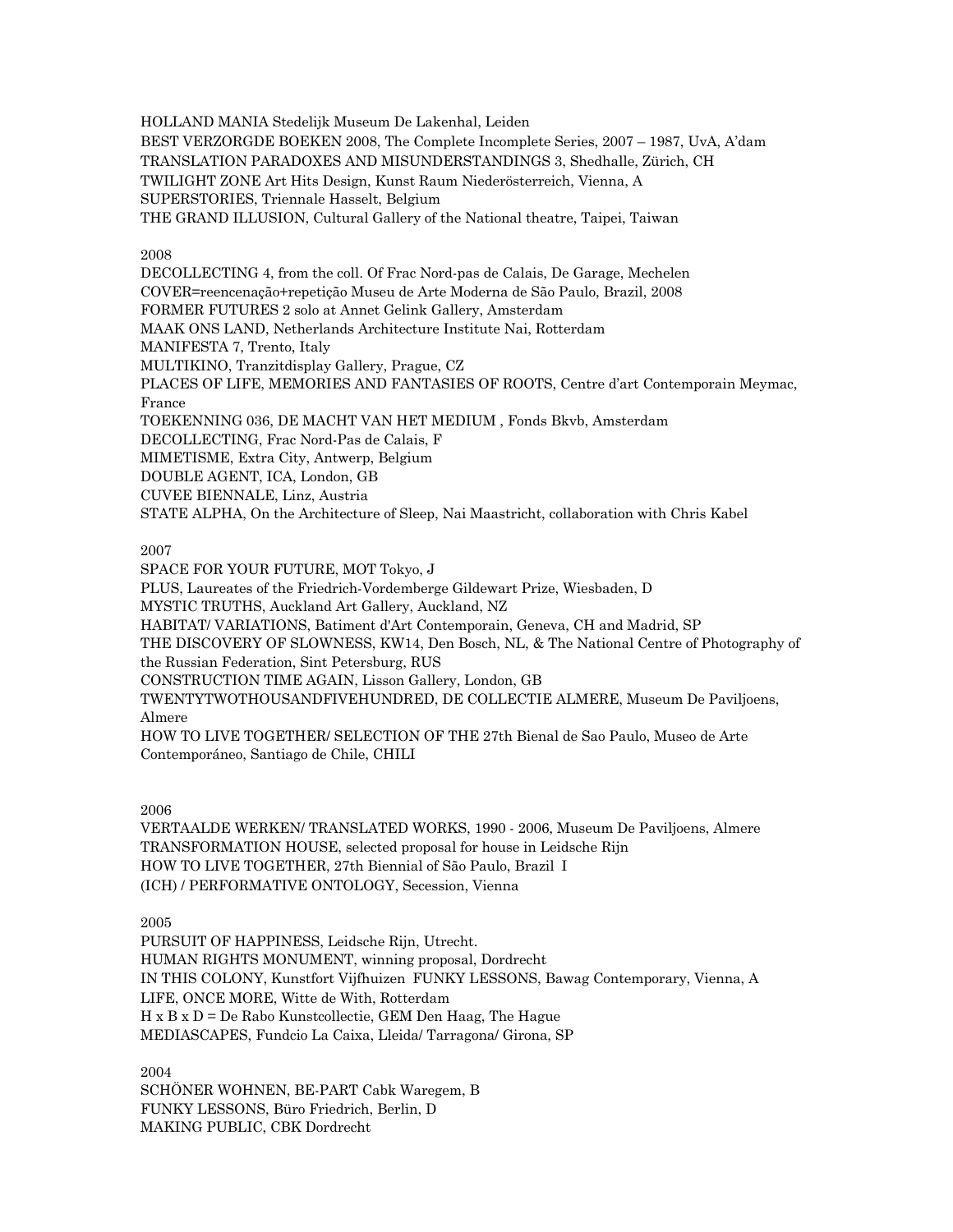THIS IS NOT A HOME, THIS IS A HOUSE, Observatoire Gallery, Brussels, B TRAFIC D'INFLUENCES, Lille Capitale Culture 2004, F SURFACING, Ludwig Museum Budapest, H WUNDERLAND UNFRAMED Stedelijk Museum Bureau, Amsterdam ROYAL WEDDING, L'épuisement du réel, expo de l'école du Magasin, MAMCO, Genève, CH

### 2003

NEW WORK, Annet Gelink Gallery, Amsterdam URBAN DRAMAS, De Singel, Antwerp, B REGARDE, IL NEIGE, Centre d' Art Contemporain de Vassivière, F HISTOIRES CONTEMPORAINES, IAC, Lyon, F STOP & GO, Frac Nord – Pas de Calais, Dunkerque, F RETROSPECTIVE VIEW, De Hallen, Frans Hals Museum, Haarlem HUIS A/D WERF, production and first screening of 'Actor and Liar' Utrecht M\_ARS, Art and War, Neue Galerie am Landesmuseum Joanneum, GRAZ, A We Show Art /10 YEARS OF SMBA, insert 'Jan who saw it all' in publication, SMBA, Amsterdam

# 2002

THE WORLD BELONGS TO EARLY RISERS – Underground gallery, Athens, G HAUNTED BY DETAIL, De Appel CTP Programme, Amsterdam IT'S UNFAIR! De Paviljoens, Almere FACES, PEOPLE AND SOCIETY, Frans Hals Museum, Haarlem MARRIED BY POWERS, 11 CHOICES FROM THE FRAC COLLECTION, TENT, Rotterdam THE WORLD BELONGS TO EARLY RISERS Villa Arson Nice, F EUROPESE BANK Frankfurt, Nederlandse kunst van nu, Frankfurt, D IMPORT/ EXPORT, jan-maart, Villa Arson Nice, F GALERIE GEORG KARGL, waiting for the Ice Age, Vienna, A

# 2001

SET, Castello di Rivoli videopresentaties, Turin, I AUDIT, Casino Luxembourg, L SHILOUETTES 'N SHADOWS, Fundament, Tilburg MANGISTAN, Oud Amelisweerd, Utrecht A DAY IN HOLLAND/ HOLLAND IN A DAY, Stroom HCBK The Hague HELLE NAECHTE, Kunstverein van Binningen, Bottingen, Reinach, Basel, CH NEUE WELT, Frankfurter Kunstverein, D REMEDY FOR MELANCHOLY, Edsvik Kunsthalle, Stockholm, S

### 2000

FOR REAL, Municipal Acquistions 2000, Stedelijk Museum Amsterdam DETITLED, Exedra, Hilversum INTERNATIONALES, location Maison Gregoire by Henry vd Velde, Brussels, B IMPORT/EXPORT Salzburger Kunstverein (A), Museum v Moderne Kunst Arnhem, NL METRO>POLIS, sound piece in the pre-metro of Brussels, B VILLE VACANT Brussels cultural Capital 2000, B ART BASEL, solopresentation at Annet Gelink Gallery, Basel, CH

# 1999

SPIRAL TV, Wacoal Art Centre, Tokyo, J THE DIALECTICS OF PROGRESS, ICA Dunaujvaros, H PRIX DE LA JEUNE PEINTURE BELGE, Paleis

1998

IN DE SLOOT...proposals for municipal acquisitions. Stedelijk Museum Amsterdam, NL SUTEMOS/ TWILIGHT, Contemporary Art Centre of Vilnius, L ENOUGH, The Tannery, Londen, GB